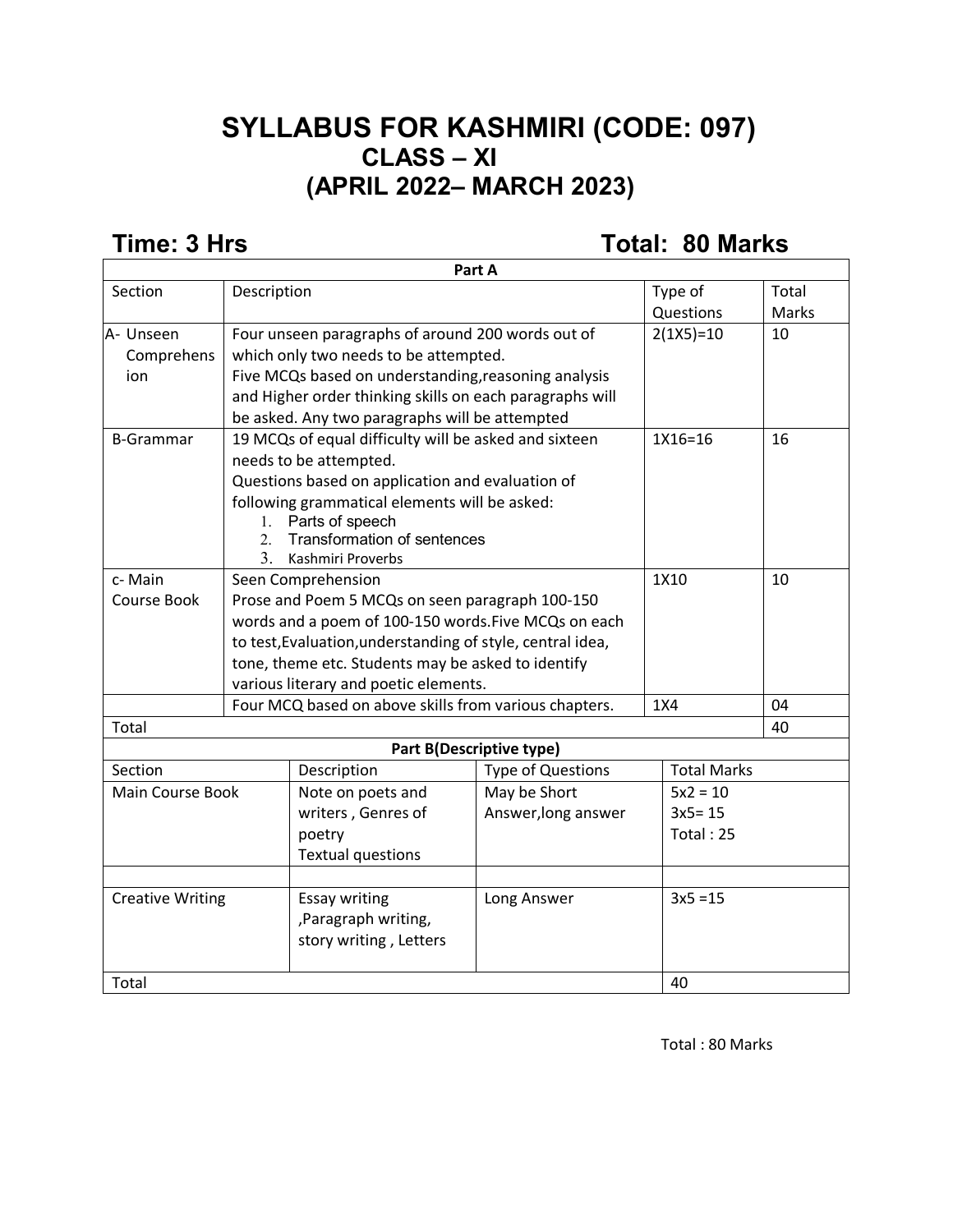## **Literature**

<sup>س</sup>تاب<sub>ىر بې</sub>ندۇ اس<sub>ب</sub>اق: (PROSE) <del>克</del> % فوك لورېټ<sub>و</sub>لگې*ږ*ادب خلة **اد بي** صنفيه<sub>م</sub> پ<sup>ر</sup> زفرلانگ زیٹھ سڈک شأعرى (POETRY) جڪ<sup>س</sup>و**ن وگو** ى<br>تاتىيەنوز رېشقى<sub>ت</sub>ېتمارى

**Prescribed book: KASHIR KITAB 2008 BOSE J&K (ClassXI)**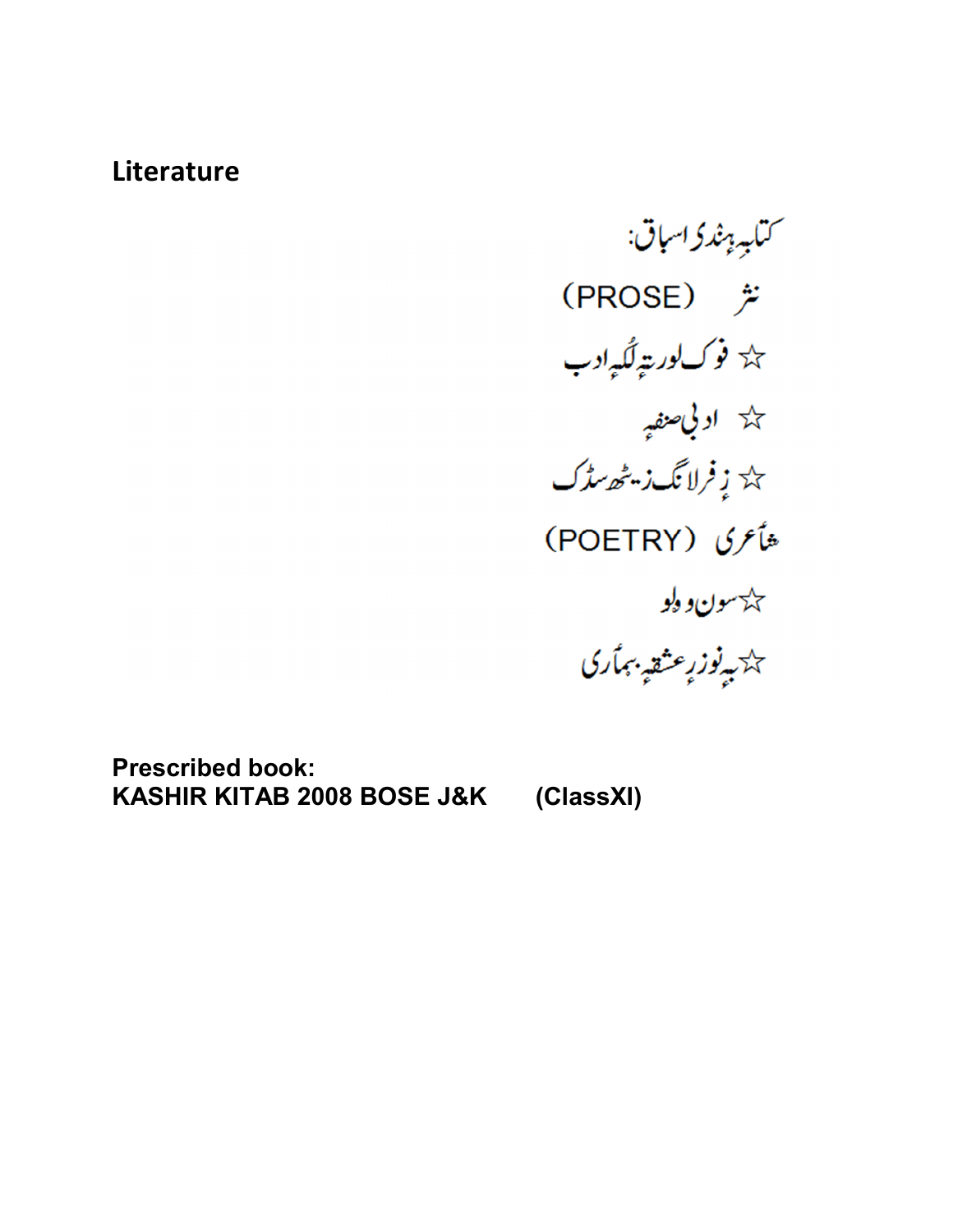### **SYLLABUS FOR KASHMIRI (CODE: 097) CLASS – XII (APRIL 2022– MARCH 2023)**

#### **Time: 3 Hrs Total: 80 Marks**

| Part A           |                                                            |             |       |  |
|------------------|------------------------------------------------------------|-------------|-------|--|
| Section          | Description                                                | Type of     | Total |  |
|                  |                                                            | Questions   | Marks |  |
| B- Unseen        | Four unseen paragraphs of around 200 words out of          | $2(1X5)=10$ | 10    |  |
| Comprehens       | which only two needs to be attempted.                      |             |       |  |
| ion              | Five MCQs based on understanding, reasoning analysis       |             |       |  |
|                  | and Higher order thinking skills on each paragraph will be |             |       |  |
|                  | asked. Any two paragraphs will be attempted                |             |       |  |
| <b>B-Grammar</b> | 19 MCQs of equal difficulty will be asked and sixteen      | $1X16=16$   | 16    |  |
|                  | needs to be attempted.                                     |             |       |  |
|                  | Questions based on application and evaluation of           |             |       |  |
|                  | following grammatical elements :                           |             |       |  |
|                  | 1. Usage of words                                          |             |       |  |
|                  | 2. Conjunction                                             |             |       |  |
|                  | 3.adjective                                                |             |       |  |
| c-Main           | Seen Comprehension                                         | 1X10        | 10    |  |
| Course Book      | Prose and Poem 5 MCQs on seen paragraph 100-150            |             |       |  |
|                  | words and a poem of 100-150 words. Five MCQs on each       |             |       |  |
|                  | to test, Evaluation, understanding of style, central idea, |             |       |  |
|                  | tone, theme etc. Students may be asked to identify         |             |       |  |
|                  | various literary and poetic elements.                      |             |       |  |
|                  | Four MCQ based on above skills from various chapters.      | 1X4         | 04    |  |
| Total            |                                                            |             | 40    |  |

| Part B(Descriptive type) |                                                                             |                              |                                                         |  |  |
|--------------------------|-----------------------------------------------------------------------------|------------------------------|---------------------------------------------------------|--|--|
| Section                  | Description                                                                 | <b>Type of Questions</b>     | <b>Total Marks</b>                                      |  |  |
| Main Course Book         | Poets & writers, Poem<br>summary, Textual<br>Questions, Genres of<br>poetry | Short Answer, long<br>answer | $5x1 = 05$<br>$3x5=15$<br>Total $=15$                   |  |  |
| <b>Creative Writing</b>  | Essay, Paragraph<br>writing, Story writing<br>and Letters                   | Long Answer                  | $10x1 = 10$<br>$10x1 = 10$<br>$05x1=05$<br>Total = $25$ |  |  |
| Total                    |                                                                             |                              | 40                                                      |  |  |

#### **Total = 80 Marks**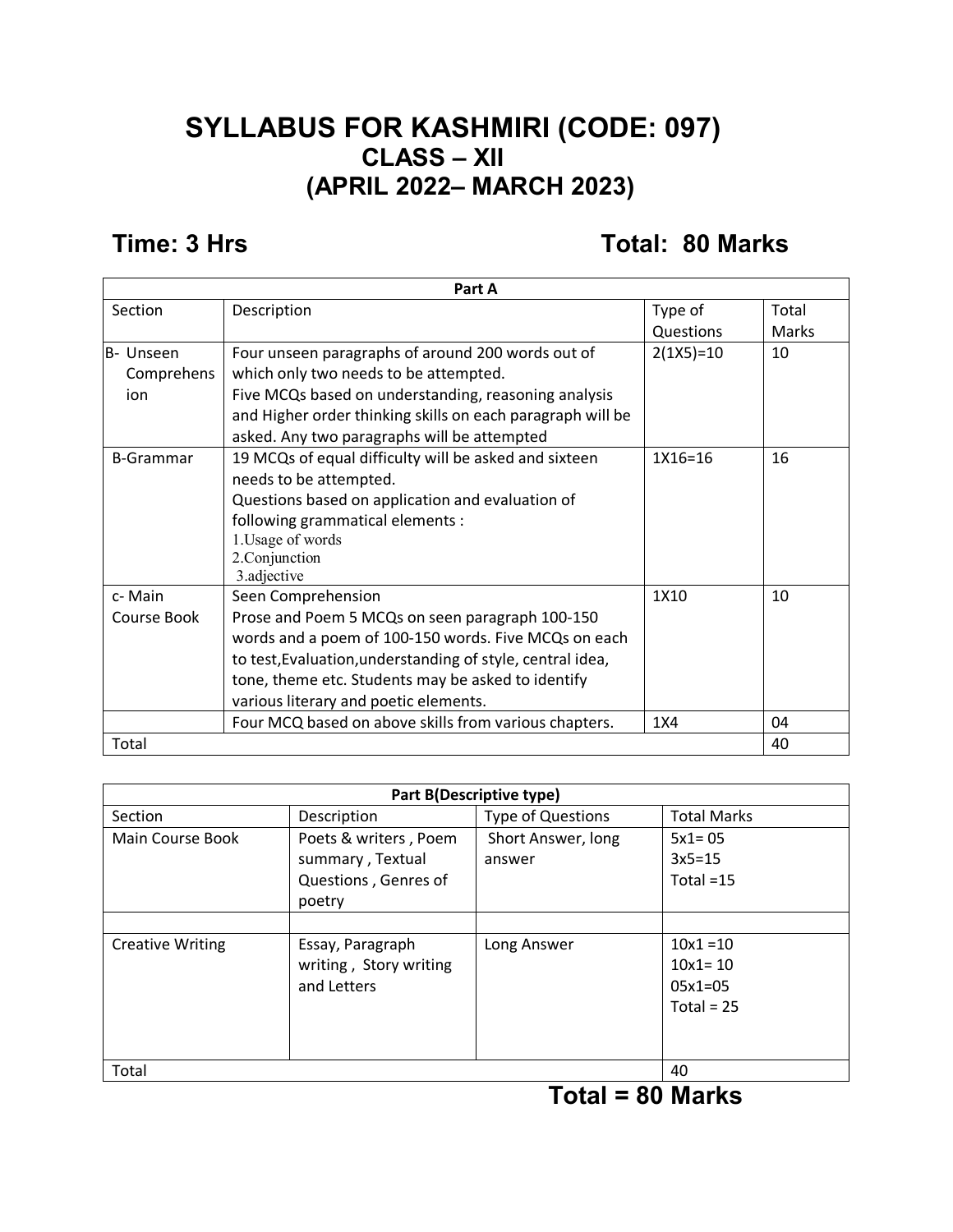#### **Literature**

<sup>س</sup>تاب<sub>ة ہ</sub>ند کاساق: (PROSE) <del>定</del> ىك<sup>ى</sup> كأشركچرلگى<sub>ت</sub>ېت<sup>ا</sup>تن<sub>اپش</sub>ندس أ<sup>ن</sup>س منْز \* وژن پ*ې*غزل  $(\mathcal{A}, \mathfrak{r})$ افسانپز (تاپکھ) شأعرى (POETRY)  $\chi$  آزاً دی حک<sup>ہ</sup> ا <sub>کسپ</sub>ینُدن ر<br>پ<sup>ہ</sup>دمیائی گشیر

**Prescribed book: KASHIR KITAB 2008 BOSE J&K (Class XII**